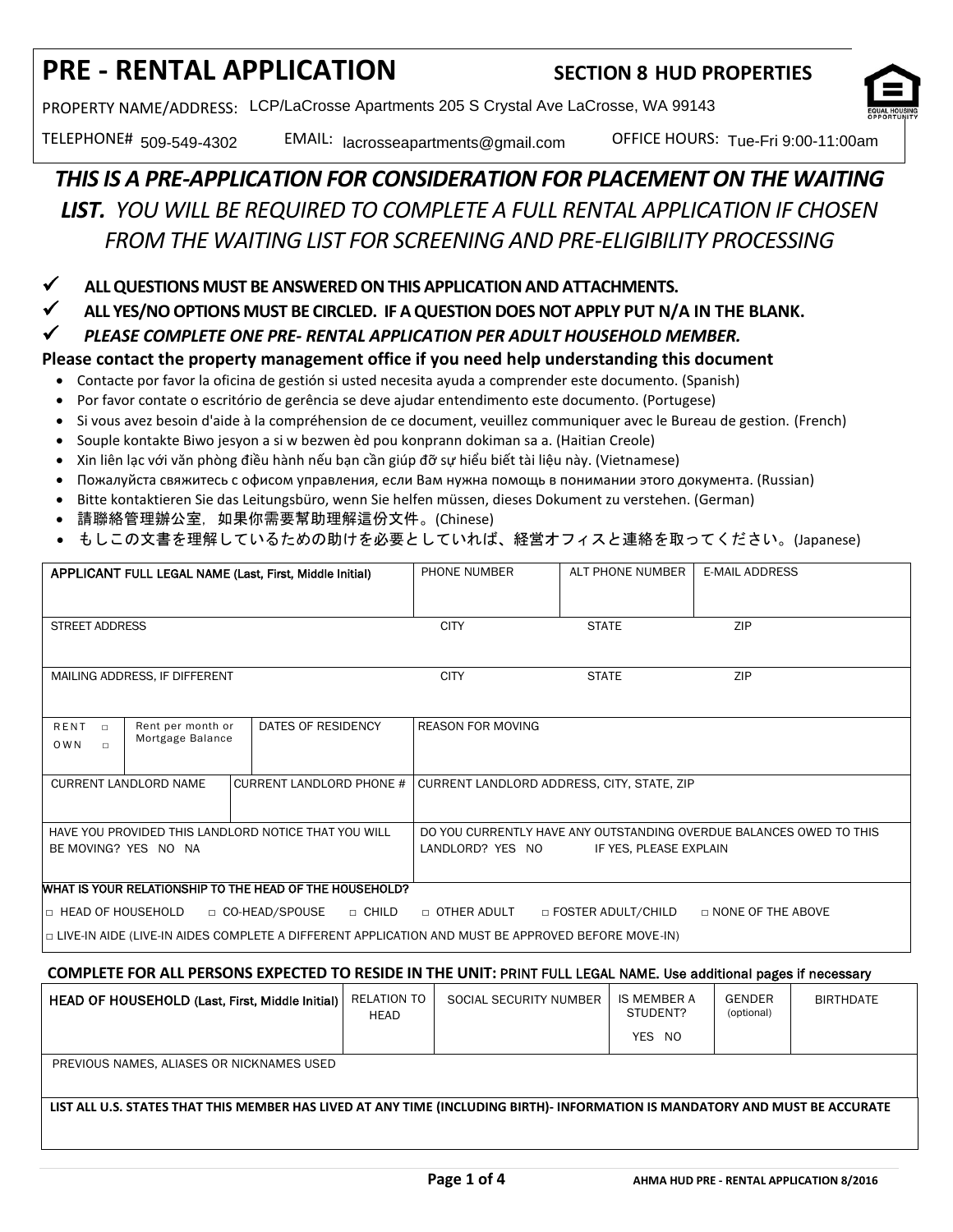| CO-HEAD/SPOUSE (Last, First, Middle Initial)                                                                                                                                                         | <b>RELATION TO</b><br>HEAD                                                                                                                      | SOCIAL SECURITY NUMBER                                                                                                               | IS MEMBER A<br>STUDENT?<br>YES NO | <b>GENDER</b><br>(optional) | <b>BIRTHDATE</b>             |
|------------------------------------------------------------------------------------------------------------------------------------------------------------------------------------------------------|-------------------------------------------------------------------------------------------------------------------------------------------------|--------------------------------------------------------------------------------------------------------------------------------------|-----------------------------------|-----------------------------|------------------------------|
| PREVIOUS NAMES, ALIASES OR NICKNAMES USED                                                                                                                                                            |                                                                                                                                                 |                                                                                                                                      |                                   |                             |                              |
| LIST ALL U.S. STATES THAT THIS MEMBER HAS LIVED AT ANY TIME (INCLUDING BIRTH)- INFORMATION IS MANDATORY AND MUST BE ACCURATE                                                                         |                                                                                                                                                 |                                                                                                                                      |                                   |                             |                              |
| OTHER MEMBER (Last, First, Middle Initial)                                                                                                                                                           | RELATION TO<br>HEAD                                                                                                                             | SOCIAL SECURITY NUMBER                                                                                                               | IS MEMBER A<br>STUDENT?           | <b>GENDER</b><br>(optional) | <b>BIRTHDATE</b>             |
| PREVIOUS NAMES, ALIASES OR NICKNAMES USED                                                                                                                                                            |                                                                                                                                                 | IF THIS MEMBER IS A CHILD, ARE THEY SUBJECT TO A JOINT CUSTODY AGREEMENT<br>WITH ANOTHER PARENT CURRENTLY LIVING IN HUD HOUSING?     | YES NO                            |                             | YES<br>NO.                   |
| LIST ALL U.S. STATES THAT THIS MEMBER HAS LIVED AT ANY TIME (INCLUDING BIRTH)- INFORMATION IS MANDATORY AND MUST BE ACCURATE                                                                         |                                                                                                                                                 |                                                                                                                                      |                                   |                             |                              |
| <b>OTHER MEMBER (Last, First, Middle Initial)</b>                                                                                                                                                    | <b>RELATION TO</b><br><b>HEAD</b>                                                                                                               | SOCIAL SECURITY NUMBER                                                                                                               | IS MEMBER A<br>STUDENT?<br>YES NO | <b>GENDER</b><br>(optional) | <b>BIRTHDATE</b>             |
| PREVIOUS NAMES, ALIASES OR NICKNAMES USED                                                                                                                                                            |                                                                                                                                                 | IF THIS MEMBER IS A CHILD, ARE THEY SUBJECT TO A JOINT CUSTODY AGREEMENT<br>WITH ANOTHER PARENT CURRENTLY LIVING IN HUD HOUSING? YES |                                   |                             | NO                           |
| LIST ALL U.S. STATES THAT THIS MEMBER HAS LIVED AT ANY TIME (INCLUDING BIRTH)- INFORMATION IS MANDATORY AND MUST BE ACCURATE                                                                         |                                                                                                                                                 |                                                                                                                                      |                                   |                             |                              |
|                                                                                                                                                                                                      |                                                                                                                                                 |                                                                                                                                      |                                   |                             |                              |
| DO ANY ADULTS 18 OR OVER IN THE HOUSEHOLD REQUEST AN ADJUSTMENT TO ANNUAL INCOME FOR DISABILITY STATUS? YES<br>IF YES, WHO QUALIFIES?                                                                |                                                                                                                                                 |                                                                                                                                      |                                   |                             | N O                          |
| IF YES, PLEASE EXPLAIN YOUR REQUEST:                                                                                                                                                                 | DOES ANYONE IN HOUSEHOLD REQUEST A WHEELCHAIR ACCESSIBLE UNIT, ACCESSIBLE FEATURES OR UPSTAIRS/DOWNSTAIRS UNIT?<br><b>YES</b><br>N <sub>O</sub> |                                                                                                                                      |                                   |                             |                              |
| HAS ANYONE LISTED ON THIS APPLICATION EVER BEEN CITED FOR NON-PAYMENT OF RENT, LEASE VIOLATIONS OR HAVE EVER BEEN EVICTED?                                                                           |                                                                                                                                                 |                                                                                                                                      |                                   |                             |                              |
| YES NO<br>IF YES, WHO?                                                                                                                                                                               | WHERE?                                                                                                                                          |                                                                                                                                      |                                   | WHEN?                       |                              |
| EXPLAIN:                                                                                                                                                                                             |                                                                                                                                                 |                                                                                                                                      |                                   |                             |                              |
| HAS ANYONE LISTED ON THIS APPLICATION EVER BEEN EVICTED WITHIN THE LAST THREE YEARS FROM FEDERALLY ASSISTED HOUSING FOR DRUG<br>YES NO<br>IF YES, WHO?<br>WHEN?<br><b>RELATED CRIMINAL ACTIVITY?</b> |                                                                                                                                                 |                                                                                                                                      |                                   |                             |                              |
| EXPLAIN:                                                                                                                                                                                             |                                                                                                                                                 |                                                                                                                                      |                                   |                             |                              |
| HAS ANYONE LISTED ON THIS APPLICATION EVER BEEN ARRESTED, CONVICTED, PLED GUILTY OR NO-CONTEST TO ANY CRIME?                                                                                         |                                                                                                                                                 |                                                                                                                                      |                                   |                             | N <sub>O</sub><br><b>YES</b> |
| WHEN?<br>IF YES, WHO?<br>COUNTY/STATE                                                                                                                                                                |                                                                                                                                                 |                                                                                                                                      |                                   |                             |                              |
| IF YES EXPLAIN:                                                                                                                                                                                      |                                                                                                                                                 |                                                                                                                                      |                                   |                             |                              |
| IS ANYONE LISTED ON THIS APPLICATION A REGISTERED OR NON-REGISTERED SEX OFFENDER IN ANY STATE? YES                                                                                                   |                                                                                                                                                 |                                                                                                                                      |                                   | N <sub>O</sub>              |                              |
| IF YES, WHO?                                                                                                                                                                                         |                                                                                                                                                 | ARE THEY SUBJECT TO A STATE LIFETIME SEX OFFENDER REGISTRY? YES                                                                      |                                   |                             | NO.                          |
| DOES ANYONE LISTED ON THIS APPLICATION CURRENTLY USE ILLEGAL DRUGS OR ABUSE ALCOHOL?                                                                                                                 |                                                                                                                                                 |                                                                                                                                      | YES<br>N O                        |                             |                              |
| IF YES, WHO?                                                                                                                                                                                         | EXPLAIN:                                                                                                                                        |                                                                                                                                      |                                   |                             |                              |
|                                                                                                                                                                                                      | DOES ANYONE LISTED ON THIS APPLICATION CURRENTLY USE MARIJUANA FOR RECREATIONAL OR MEDICINAL PURPOSES?<br>YES<br>NO.                            |                                                                                                                                      |                                   |                             |                              |
| IF YES, WHO?                                                                                                                                                                                         | EXPLAIN:                                                                                                                                        |                                                                                                                                      |                                   |                             |                              |
| DOES ANYONE LISTED ON THIS APPLICATION HAVE A HISTORY OF USING ILLEGAL DRUGS OR ABUSING ALCOHOL?                                                                                                     |                                                                                                                                                 |                                                                                                                                      |                                   | <b>YES</b><br>NO.           |                              |
| IF YES, WHO?                                                                                                                                                                                         |                                                                                                                                                 |                                                                                                                                      |                                   |                             |                              |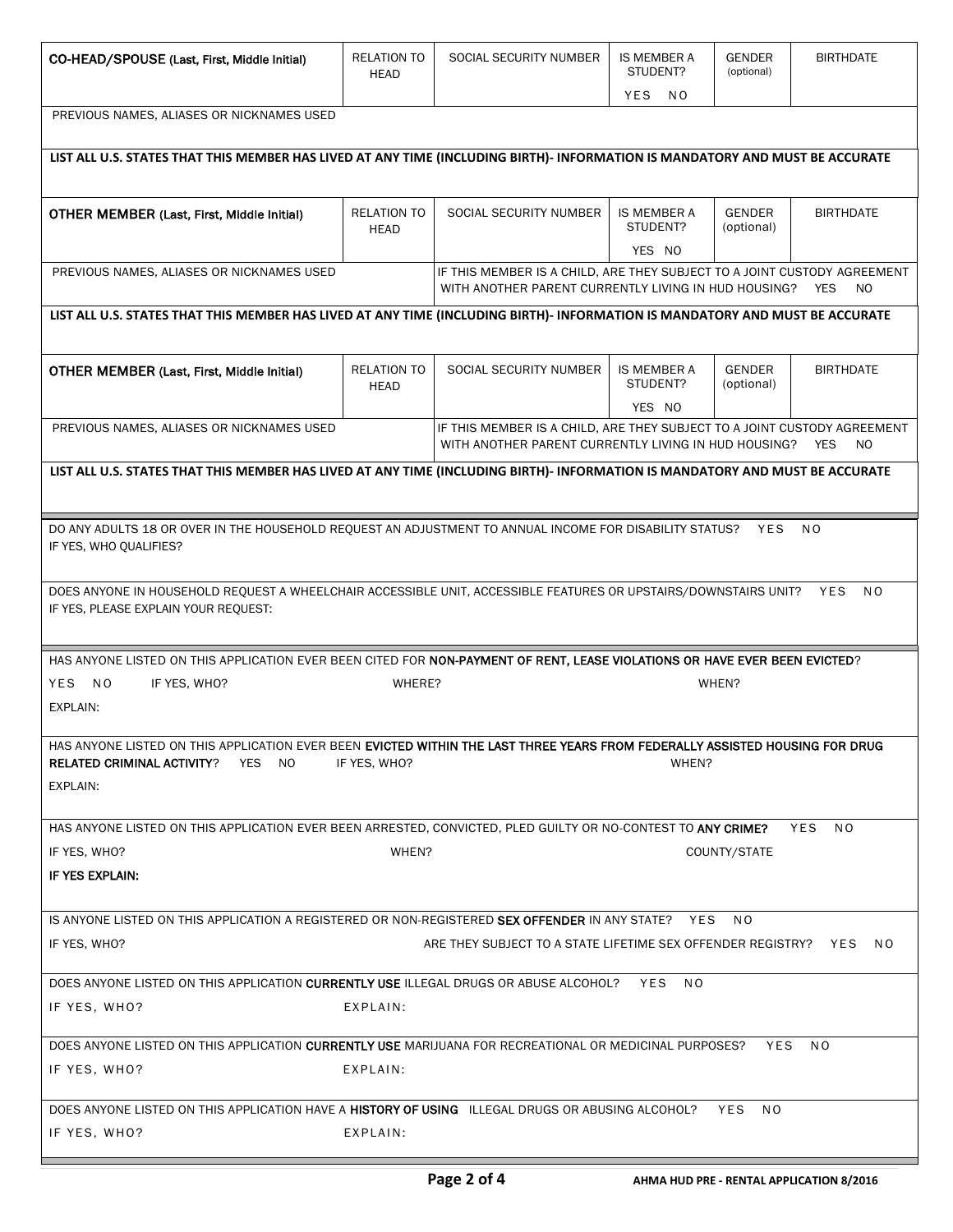WILL EVERYONE LISTED ON THIS APPLICATION BE ABLE TO PROVIDE PROOF OF THESE HUD REQUIREMENTS PRIOR TO MOVE-IN? YES NO

A. VALID SOCIAL SECURITY NUMBERS FOR ALL FAMILY MEMBERS AT LEAST 90 DAYS PRIOR TO MOVE-IN (EXCEPTIONS: 62 OR OLDER AS OF 1/31/2010 WHOSE INITIAL DETERMINATION OF ELIGIBILITY WAS BEGUN BEFORE 1/31/2010, MEMBERS THAT DO NOT CONTEND ELIGIBLE IMMIGRATION STATUS AND AN EXTENSION FOR UP TO 90 DAYS FOLLOWING MOVE-IN FOR MEMBERS UNDER AGE 6 ADDED WITHIN 6 MONTHS TO APPLICTAION PRIOR TO MOVE-IN)

B. PROOF OF ELIGIBILITY AND ALLOWANCES FOR ALL FAMILY MEMBERS (AGE, HOUSEHOLD MEMBERSHIP, CUSTODY, DISABILITY STATUS ETC, IF APPLICABLE) C. LEGAL NON-CITIZENSHIP/IMMIGRATION STATUS (IF APPLICABLE, FOR NON-CITIZENS UNDER 62 YEARS OF AGE)

IF NOT, WHY NOT?

 THE VIOLENCE AGAINST WOMENS ACT REQUIRES OWNERS TO PROVIDE SPECIAL CONSIDERATION, PROTECTIONS AND CONFIDENTIALITY DURING THE RENTAL APPLICATION PROCESS TO APPLICANTS THAT REQUEST AND QUALIFY FOR PROTECTIONS UNDER THE ACT DUE TO DATING VIOLENCE, DOMESTIC VIOLENCE, STALKING AND SEXUAL ASSAULT. DO YOU UNDERSTAND THAT YOU MAY DISCUSS, CONFIDENTIALLY, WITH THE OWNER/MANAGEMENT OF THIS PROPERTY, IF YOU WOULD LIKE MORE INFORMATION OR WOULD LIKE TO CLAIM PROTECTIONS UNDER THIS ACT? YES NO

#### **SOURCES OF INCOME AND ASSETS: List all income of all members (including minors) – Use additional pages if necessary**

**List all INCOME SOURCES for all members (including minors).** Includes, but is not limited to, full and/or part-time employment, income from Public agencies (DSHS etc), Social Security, Pensions, SSI, Disability, L & I, Unemployment, Child Care, Alimony, Child Support, Financial Aid, Income from sale of property, Interest on Assets, Dividends, Annuities, and Regular Contribution from people not residing with you or payments of expenses on your b ehalf.

| <b>FAMILY MEMBER NAME</b> | EMPLOYER, AGENCY, ETC. WHO ARE SOURCES OF INCOME TO YOU (List name & address) | ANNUAL GROSS INCOME |
|---------------------------|-------------------------------------------------------------------------------|---------------------|
|                           |                                                                               |                     |
| FAMILY MEMBER NAME        | EMPLOYER, AGENCY, ETC. WHO ARE SOURCES OF INCOME TO YOU (List name & address) | ANNUAL GROSS INCOME |
|                           |                                                                               |                     |
| FAMILY MEMBER NAME        | EMPLOYER, AGENCY, ETC. WHO ARE SOURCES OF INCOME TO YOU (List name & address) | ANNUAL GROSS INCOME |
|                           |                                                                               |                     |
| <b>FAMILY MEMBER NAME</b> | EMPLOYER, AGENCY, ETC. WHO ARE SOURCES OF INCOME TO YOU (List name & address) | ANNUAL GROSS INCOME |
|                           |                                                                               |                     |

#### **ASSET INFORMATION: List all assets of all members (including minors) Check one account type per account**

| <b>BANK/SOURCE NAME</b>                                                                                                         | □ STOCKS/BONDS □ SAVINGS □ CHECKING □ TRUST □ IRA □ CD □ MONEY MARKET                                            | <b>BALANCE</b>         |  |  |
|---------------------------------------------------------------------------------------------------------------------------------|------------------------------------------------------------------------------------------------------------------|------------------------|--|--|
|                                                                                                                                 | DEBIT OR PREPAID CARD:<br>□ DIRECT EXPRESS □ QWEST/EBT<br>□ DCS PREPAID                                          | \$                     |  |  |
| <b>BANK/SOURCE NAME</b>                                                                                                         | □ STOCKS/BONDS □ SAVINGS □ CHECKING □ TRUST □ IRA □ CD<br>D MONEY MARKET                                         | <b>BALANCE</b>         |  |  |
|                                                                                                                                 | DEBIT OR PREPAID CARD:<br>□ DIRECT EXPRESS □ OWEST/EBT<br>DCS PREPAID                                            | \$                     |  |  |
| <b>BANK/SOURCE NAME</b>                                                                                                         | □ STOCKS/BONDS □ SAVINGS □ CHECKING □ TRUST □ IRA □ CD<br>n MONEY MARKET                                         | <b>BALANCE</b>         |  |  |
|                                                                                                                                 | DEBIT OR PREPAID CARD:<br>□ DIRECT EXPRESS □ OWEST/EBT<br>DCS PREPAID                                            | \$                     |  |  |
| <b>BANK/SOURCE NAME</b>                                                                                                         | □ STOCKS/BONDS □ SAVINGS □ CHECKING □ TRUST □ IRA □ CD<br>D MONEY MARKET                                         | <b>BALANCE</b>         |  |  |
|                                                                                                                                 | DEBIT OR PREPAID CARD:<br>□ DIRECT EXPRESS □ OWEST/EBT<br>DCS PREPAID                                            | \$                     |  |  |
| LIFE INSURANCE POLICIES:                                                                                                        |                                                                                                                  | <b>CASH VALUE \$</b>   |  |  |
|                                                                                                                                 | $\Box$ WHOLE LIFE INSURANCE $\Box$ UNIVERSAL LIFE INSURANCE $\Box$ TERM INSURANCE $\Box$ NO LIFE INSURANCE       |                        |  |  |
|                                                                                                                                 | REAL PROPERTY: DO YOU OWN ANY PROPERTY OR BUILDING IN ANY STATE OR COUNTRY? YES<br>N O                           | APPROX MARKET VALUE \$ |  |  |
| IF YES, TYPE OF PROPERTY:                                                                                                       | LOCATION:                                                                                                        |                        |  |  |
| N <sub>O</sub><br>HAVE YOU SOLD/DISPOSED/GIVEN AWAY ANY PROPERTY OR ASSETS IN THE LAST 2 YEARS?<br>YES<br>DATE SOLD/DISPOSED OF |                                                                                                                  |                        |  |  |
| IF YES, TYPE OF PROPERTY/ASSETS:                                                                                                |                                                                                                                  |                        |  |  |
|                                                                                                                                 | <b>YES</b><br>DO YOU HAVE ANY OTHER ASSETS NOT LISTED ABOVE (EXCLUDING HOUSEHOLD GOODS)?<br>IF YES, WHAT?<br>N O |                        |  |  |

| <b>CHARACTER REFERENCES AND/OR EMERGENCY CONTACTS (Please supply at least TWO)</b>                                                                                                                                                                                                                                                                                                                                                                                                          |                                                                                                                                                   |             |                 |                              |  |
|---------------------------------------------------------------------------------------------------------------------------------------------------------------------------------------------------------------------------------------------------------------------------------------------------------------------------------------------------------------------------------------------------------------------------------------------------------------------------------------------|---------------------------------------------------------------------------------------------------------------------------------------------------|-------------|-----------------|------------------------------|--|
| <b>NAME</b>                                                                                                                                                                                                                                                                                                                                                                                                                                                                                 | ADDRESS AND CITY STATE ZIP                                                                                                                        | YEARS KNOWN | <b>RELATION</b> | PHONE NUMBER                 |  |
|                                                                                                                                                                                                                                                                                                                                                                                                                                                                                             |                                                                                                                                                   |             |                 |                              |  |
| <b>NAME</b>                                                                                                                                                                                                                                                                                                                                                                                                                                                                                 | ADDRESS AND CITY STATE ZIP                                                                                                                        | YEARS KNOWN | <b>RELATION</b> | PHONE NUMBER                 |  |
|                                                                                                                                                                                                                                                                                                                                                                                                                                                                                             |                                                                                                                                                   |             |                 |                              |  |
| RACE AND ETHNICITY OF HEAD OF HOUSEHOLD: This information is solicited on this application in order to assure the Federal Government acting through HUD that the<br>Federal laws prohibiting discrimination against tenant applications on the basis of race, color, national origin, religion, sex, familial status, age, and disability are complied<br>with. You are not required to furnish this information. <b>ETHNICITY:</b> $\Box$ Hispanic or Latino $\Box$ Not Hispanic or Latino |                                                                                                                                                   |             |                 |                              |  |
|                                                                                                                                                                                                                                                                                                                                                                                                                                                                                             | <b>RACE:</b> $\Box$ American Indian/Alaskan Native $\Box$ Asian $\Box$ Black or African American $\Box$ Native Hawaiian or Other Pacific Islander |             |                 | $\Box$ Other<br>$\Box$ White |  |
| HOW DID YOU HEAR ABOUT OUR PROPERTY?                                                                                                                                                                                                                                                                                                                                                                                                                                                        |                                                                                                                                                   |             |                 |                              |  |